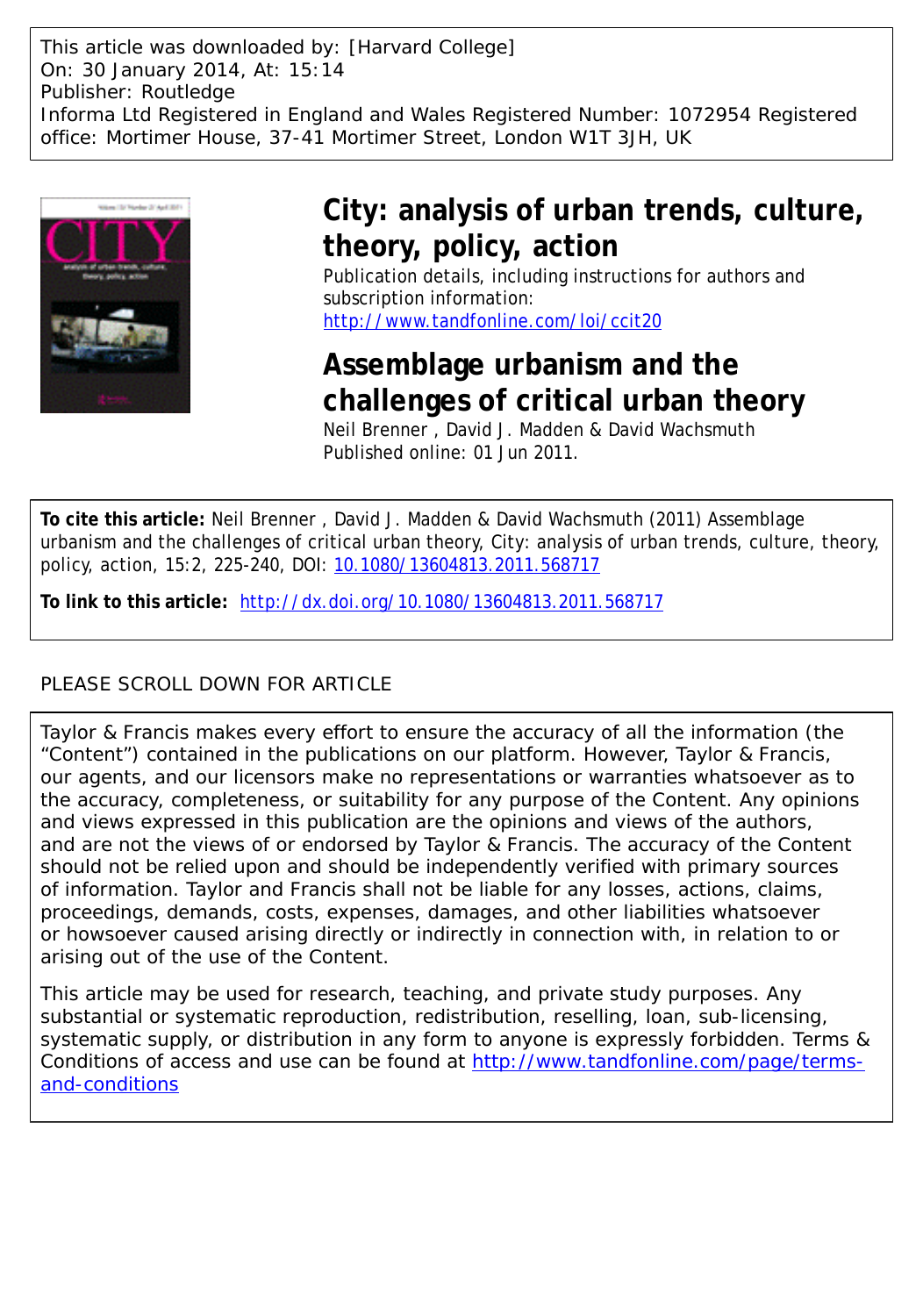# Routledge

# **Assemblage urbanism and the challenges of critical urban theory**

# Neil Brenner, David J. Madden and David Wachsmuth<sup>1</sup>

*Against the background of contemporary worldwide transformations of urbanizing spaces, this paper evaluates recent efforts to mobilize the concept of 'assemblage' as the foundation for contemporary critical urban theory, with particular attention to a recent paper by McFarlane (2011a) in this journal. We argue that there is no single 'assemblage urbanism', and therefore no coherence to arguing for or against the concept in general. Instead, we distinguish between three articulations between urban political economy and assemblage thought. While* empirical *and* methodological *applications of assemblage analysis have generated productive insights in various strands of urban studies by building on political economy, we suggest that the* ontological *application favored by McFarlane and several other assemblage urbanists contains significant drawbacks. In explicitly rejecting concepts of structure in favor of a 'naïve objectivism', it deprives itself of a key explanatory tool for understanding the sociospatial 'context of contexts' in which urban spaces and locally embedded social forces are positioned. Relatedly, such approaches do not adequately grasp the ways in which contemporary urbanization continues to be shaped and contested through the contradictory, hierarchical social relations and institutional forms of capitalism. Finally, the normative foundations of such approaches are based upon a decontextualized standpoint rather than an immanent, reflexive critique of actually existing social relations and institutional arrangements. These considerations suggest that assemblage-based approaches can most effectively contribute to critical urban theory when they are linked to theories, concepts, methods and research agendas derived from a reinvigorated geopolitical economy.*

**Key words:** assemblage, actor-network theory (ANT), planetary urbanization, critical urban theory, urban political economy

#### **Introduction**

**he field of urban studies is today confronted with significant theoretical, conceptual, epistemological and 1** he field of urban studies is today confronted with significant theoretical, conceptual, epistemological and methodological challenges. As was arguably **also the case in the late 1960s and early 1970s, when debates on the 'urban question' (e.g.,** **Harvey, 1976; Castells, 1979 [1972]; Lefebvre, 2003 [1970]) destabilized inherited Chicago School ontologies, established paradigms of urban research now appear increasingly limited in their ability to illuminate contemporary urban changes and struggles. As in previous rounds of debate on the urban question, the source of the**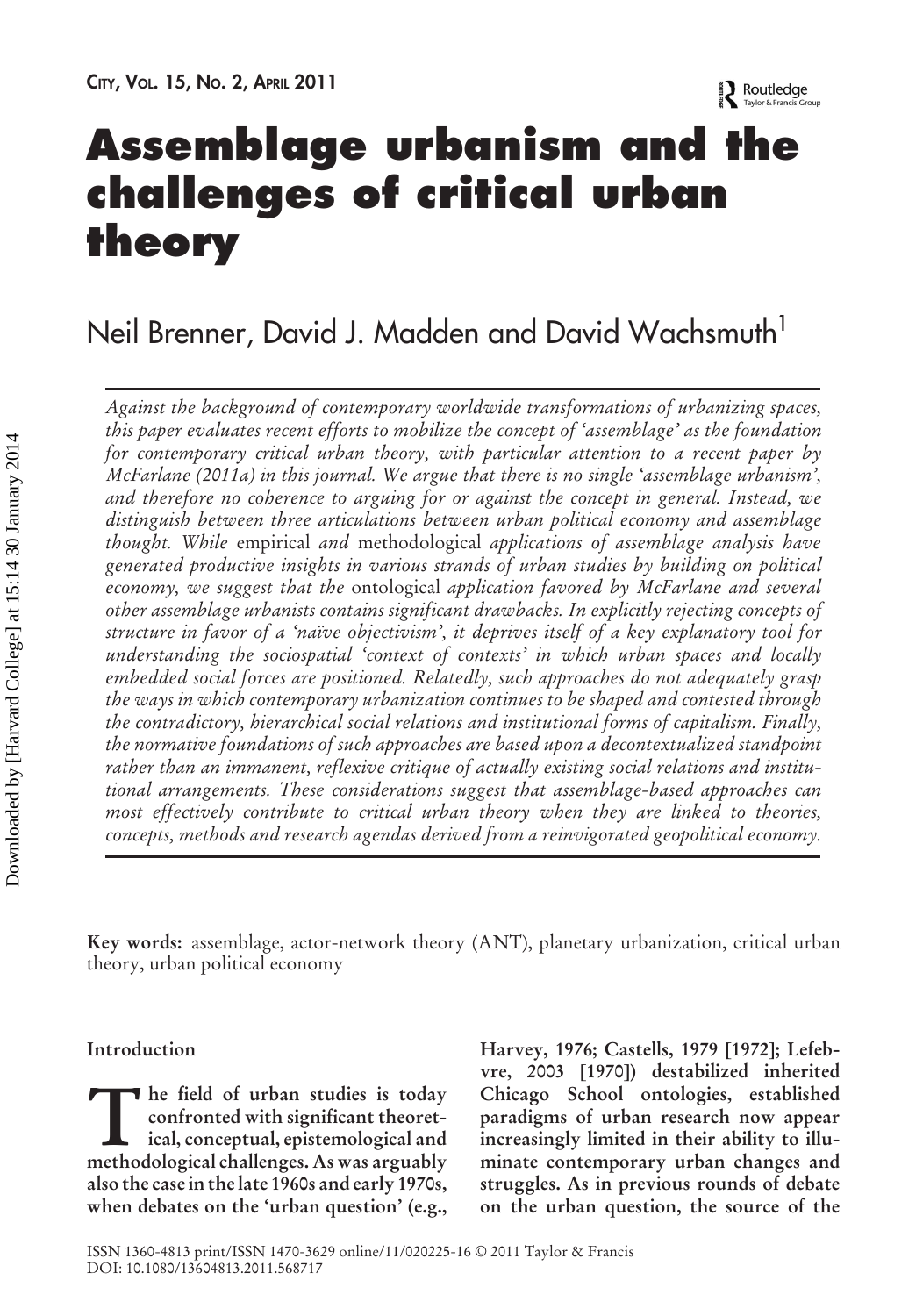**contemporary 'urban impasse' (Thrift, 1993) is the restless periodicity and extraordinary slipperiness of the urban phenomenon itself. Even more so than in the 1970s, urbanization today 'astonishes us by its scale; its complexity surpasses the tools of our understanding and the instruments of practical capacity' (Lefebvre, 2003 [1970], p. 45). A decade ago, Soja (2000, p. xii) aptly captured this state of affairs:**

'It may indeed be both the best of times and the worst of times to be studying cities, for while there is so much that is new and challenging to respond to, there is much less agreement than ever before as to how best to make sense, practically and theoretically, of the new urban worlds being created.'

Some strands of urban studies, particularly those rooted in the professionalized routines of academic disciplines, remain mired in outdated research agendas that only partially grasp the contours and consequences of emergent urban transformations. Fortunately, however, there is elsewhere considerable intellectual adventurousness on display, as urbanists across the social sciences and humanities, as well as in the cognate fields of planning, architecture and design, grapple creatively with the tasks of deciphering the rapidly transforming worldwide landscapes of urbanization (Sassen, 2000; Soja, 2000; Taylor, 2004; Roy, 2009). Among the key agendas for such researchers is to investigate the evolving positionalities of cities—and urban landscapes more generally—within such large-scale, long-term trends as geoeconomic restructuring, market-driven regulatory change (including both privatization and liberalization), the worldwide flexibilization/informalization of labor, mass migration, environmental degradation, global warming, the creative destruction of large-scale territorial landscapes and the intensification of polarization, inequality, marginalization, dispossession and social conflict at all spatial scales.

In the face of these developmental dynamics, we believe there is an increasingly urgent need to rethink our most basic assumptions regarding the site, object and agenda of 'urban' research. The 'urban question' famously posed four decades ago by Lefebvre, Harvey and Castells remains as essential as ever, but it arguably needs to be *reposed*, in the most fundamental way, in light of early 21st-century conditions. In other words: do we *really* know, today, where the 'urban' begins and ends, or what its most essential features are, socially, spatially or otherwise? At minimum, the town/country divide that once appeared to offer a stable, even self-evident, basis for delineating the specificity of city settlements, today appears increasingly as an ideological remnant of early industrial capitalism that maps only problematically onto contemporary urban processes (Wachsmuth, 2010). More radically still, a case can be made that Lefebvre's postulate (2003 [1970]) of an incipient process of 'complete' or 'planetary' urbanization is today being actualized in practice. Despite pervasive sociospatial unevenness and persistent territorial inequality, the entire fabric of planetary settlement space is now being both extensively and intensively urbanized (Schmid, 2005; Soja and Kanai, 2005; Madden, 2011). In the face of this prospect, and especially given the unprecedented pace, scale and volatility of contemporary worldwide urbanization, it seems essential to consider whether inherited concepts and methods for understanding and transforming cities remain at all adequate to contemporary conditions. Quite simply, the oft-repeated mantra that a global 'urban transition' has recently occurred due to the apparent fact that over half of the world's population now lives within cities does not even begin to capture the intellectual, representational and political complexities associated with grasping the contemporary global urban condition.<sup>2</sup>

It is, we would argue, certainly not a moment for intellectual modesty or a retreat from grand metanarratives, as advocated by some poststructuralists a few decades ago. On the contrary, from our point of view, there is today a need for ambitious, wide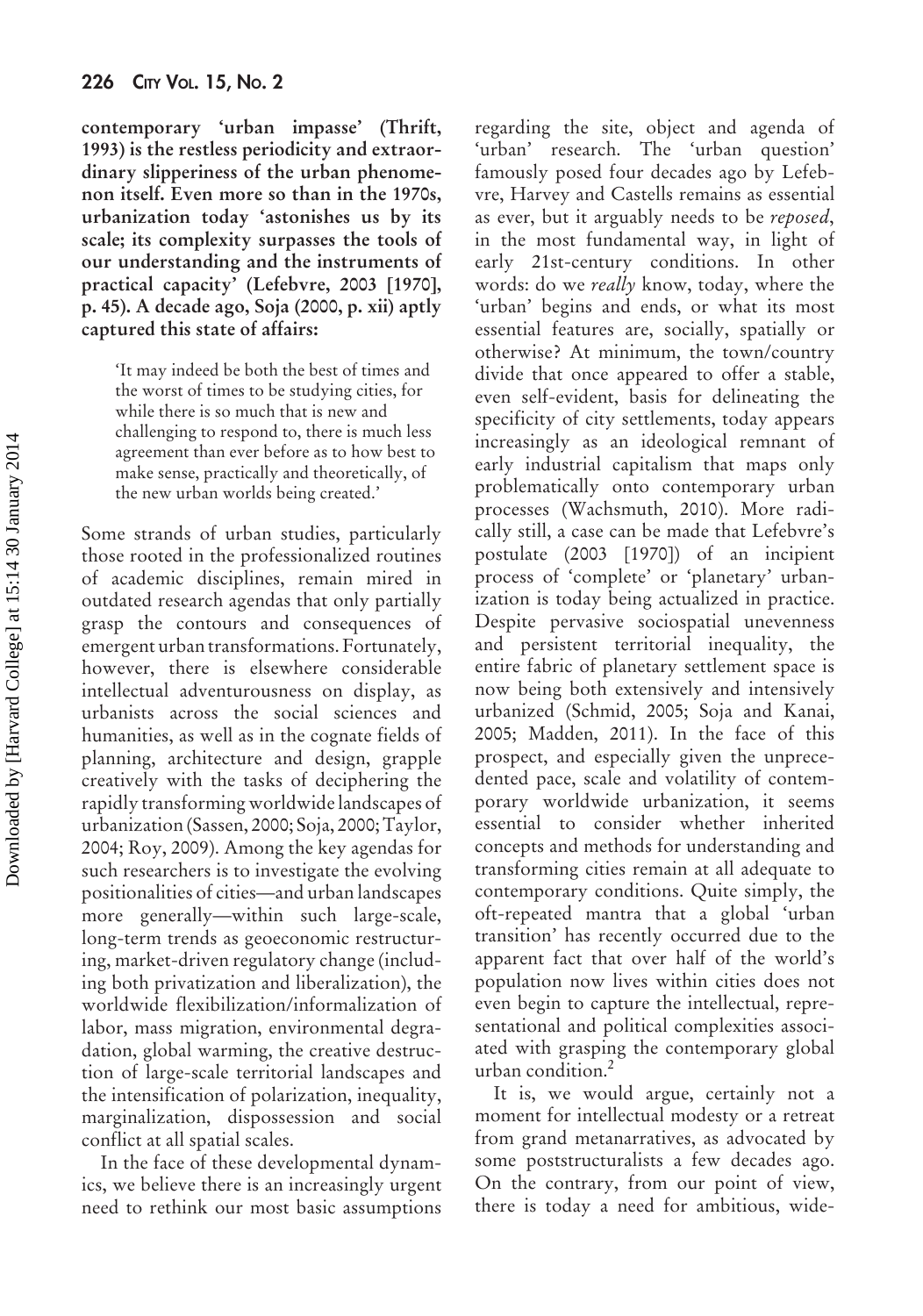reaching engagements—theoretical, concrete *and* practical—with the planetary dimensions of contemporary urbanization across diverse places, territories and scales. Yet it would be highly problematic to suggest that any single theory, paradigm or metanarrative could, in itself, completely illuminate the processes in question.3 Theoretical ambition need not be pursued through the construction of reductionist, simplifying frameworks; the task, rather, is to create concepts and methods that *open up* new questions and horizons—for both thought and action. Accordingly, in contrast to some of the more closed models of urbanism that prevailed during the highpoints of Chicago School urban research in the 1930s through the 1960s and, in a different way, within the structuralist Marxisms of the 1970s, urban theory today must embrace and even celebrate a certain degree of eclecticism. Today more than ever, there is a need for a collaborative, open-minded spirit to prevail in urban studies, particularly among those scholars who are most committed to confronting the daunting challenges of reconceptualizing the parameters and purposes of this research field. When such scholars make divergent or opposed theoretical, conceptual and methodological choices, useful opportunities may emerge for all those involved to clarify the stakes of such choices, and their possible implications.

In that spirit, our goal here is to evaluate critically the growing literature on an assemblage-theoretical approach to urbanism, and in particular Colin McFarlane's recent arguments in *City* (2011a) and elsewhere (2011b). Given our remarks above regarding the situation of contemporary urban studies, we certainly welcome the innovative, intellectually adventurous impulse behind recent assemblage-theoretical interventions by McFarlane and others (Farías, 2010; Farías and Bender, 2010). Their work represents a serious effort to transcend certain inherited, intellectually constraining assumptions regarding the urban question, and on this basis, to open up new methodological windows into the various forms in which

that question is being posed and fought out today. However, while we strongly support assemblage analysts' concern to reinvent urban theory for early 21st-century conditions, our own orientations for such a project diverge considerably from those that have to date been proposed by the major authors advancing this framework. In outlining this divergence, with particular reference to McFarlane's recent paper in *City* (2011a), our intention is not to attempt to patrol the boundaries of theoretical innovation in urban studies. Rather, by posing some critical questions regarding McFarlane's framework and the larger intellectual terrain on which it is situated, we hope to contribute to a broader dialogue, in the pages of *City* and beyond, regarding the challenges of contemporary urban theory, and the most appropriate strategies for confronting them. Because we do not believe there is any single correct 'solution' to such challenges, our questions are intentionally open-ended. The goal, we repeat, is to open up horizons for thought and action, and through collective dialogue, investigation and debate, to begin to explore these horizons.

### **Towards assemblage urbanism?**

Prior to its elaboration within urban studies, the concept of 'assemblage' has been mobilized towards diverse ends within several traditions of contemporary social theory. Although the word is sometimes used in a descriptive sense, to describe the comingtogether of heterogeneous elements within an institution, place, built structure or art form (Sassen, 2006; Madden, 2010a), its philosophical usage in English derives principally from the work of Deleuze and Guattari (1987 [1980]). Their concept of *agencement* was translated as 'assemblage' by Brian Massumi in the English version of *A Thousand Plateaus* published in the late 1980s, and this convention was generally preserved through a 'loose consensus' among subsequent translators and commentators (Phillips, 2006, p. 108). But, as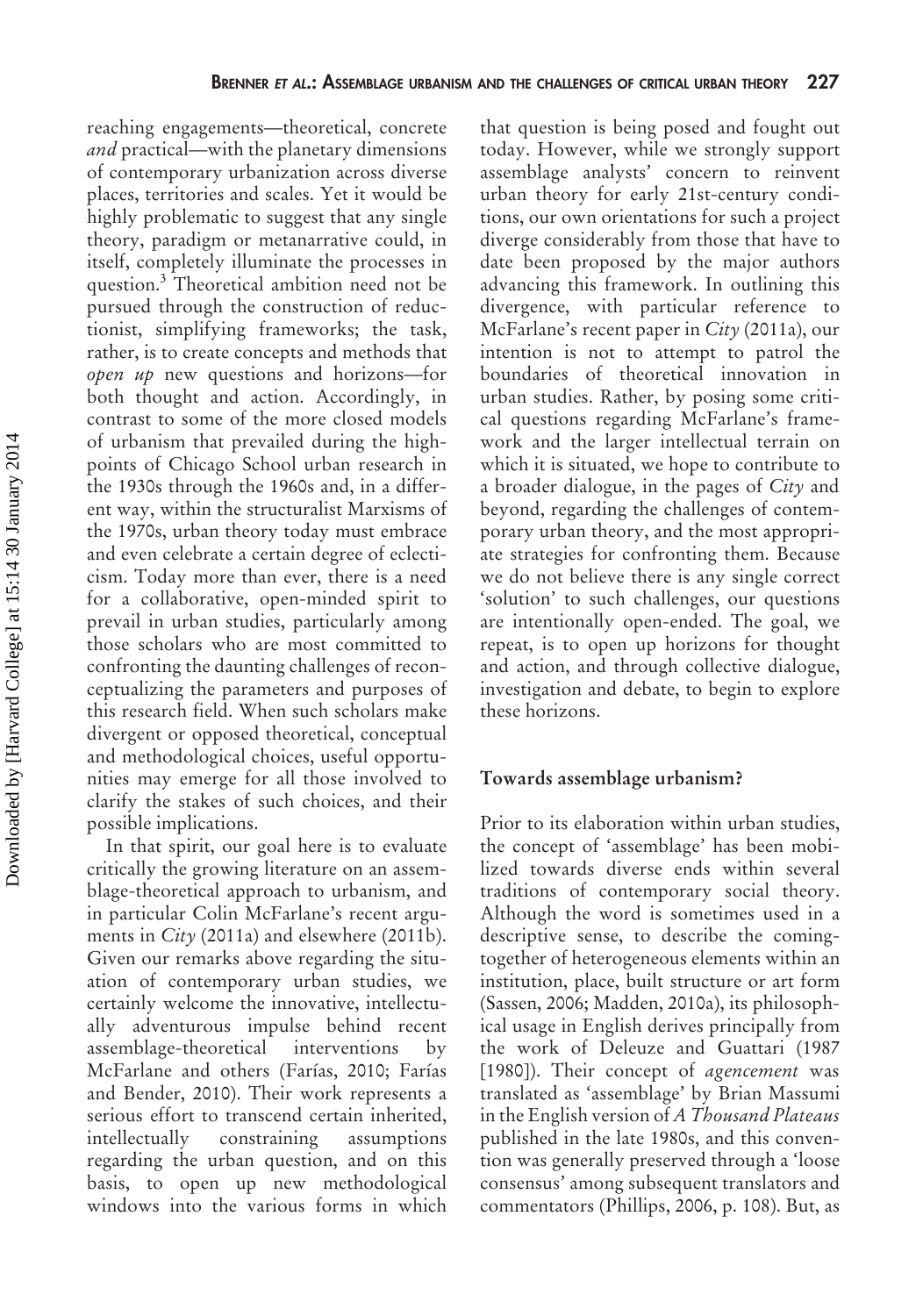Marcus and Saka (2006) demonstrate, the concept of assemblage has subsequently been mobilized in multifarious ways, only some of which are explicitly Deleuzoguattarian (as in, for instance, the influential work of De Landa, 2006). Significant elements of what has today come to be known as 'assemblage theory' are only partially linked to the philosophical apparatus of Deleuze and Guattari (Venn, 2006). Well-known examples of the latter include emergent approaches to global anthropology (e.g. Ong and Collier, 2004; Collier, 2006) and, perhaps most influentially, the 'actor-network theory' (ANT) developed by scholars such as Bruno Latour, Michel Callon, John Law and their followers (for an overview, see Law and Hassard, 1999; Castree, 2002; Latour, 2005). While Latour (1999, p. 19) has said that ANT is derived from an 'actant-rhizome ontology', it arguably departs significantly from the philosophical–political project of Deleuze and Guattari themselves.

Aside from the heterodox, broadly Deleuzoguattarian strand of architectural theory and criticism developed as of the late 1980s in the now-defunct journal *Assemblages*, it is only relatively recently, above all since the publication of Farías and Bender's important volume on the possible applications of ANT in urban research (2010), that the discourse of assemblage has been explicitly deployed as a major analytical tool for more-than-descriptive purposes in studies of cities and urban space. McFarlane's work (2011a, 2011b) builds upon and extends the latter line of research. Like Farías (2010) and Bender (2010), McFarlane argues that the concept of assemblage can help illuminate some neglected intricacies of urban spatiality and, more generally, urban life. Additionally, McFarlane attempts to specify some of the epistemological and methodological implications of applying this concept in specific realms of urban research—for instance, on urban inequality, particularly in the realm of housing. Perhaps most intriguingly, McFarlane situates his analysis quite explicitly in the tradition of *critical* urban theory, as presented in a recent issue of *City* by Marcuse (2009) and Brenner (2009).

As a motif within urban theory, McFarlane argues, the notion of assemblage is primarily focused upon 'sociomaterial transformation' (2011a, p. 206), 'grammars of gathering, networking and composition' (p. 207), and 'interactions between human and nonhuman components' that as 'co-functioning' can be 'stabilised' or 'destabilised' through 'mutual imbrication' (p. 208). Assemblages are processual relationships that 'cannot be reduced to individual properties alone' (p. 208). Assemblage thinking highlights processes of composition and recognizes diverse forms of human and nonhuman agencies—while striving to avoid reification, reductionism and essentialism. In this sense, McFarlane contends, assemblage thinking has an 'inherently empirical focus' (p. 209). As urban theory, assemblage thought asks how urban 'things'—including, quite appropriately, the urban itself—are assembled, and how they might be disassembled or reassembled.<sup>4</sup>

In the core sections of his paper, McFarlane outlines three specific contributions that he sees the assemblage approach making to critical urban theory. First, he sees assemblage thought as an empirical tool for engaging in thick description of 'urban inequalities as produced through relations of history and potential' (p. 208). He suggests that by paying detailed, ethnographic attention to processes of assemblage, urbanists may better understand how actually existing urban situations are constituted and, on this basis, may be better equipped to imagine alternatives to those situations. Second, McFarlane notes, assemblage thought can help attune researchers to the problematic of materiality—that is, to the significance and purported agency of materials themselves, 'whether [they] be glossy policy documents, housing and infrastructure materials, placards, banners and picket lines, new and old technologies, software codes, credit instruments, money, commodities, or of course the material conditions of urban poverty, dispossession and inequality' (p. 215). By 'distributing agency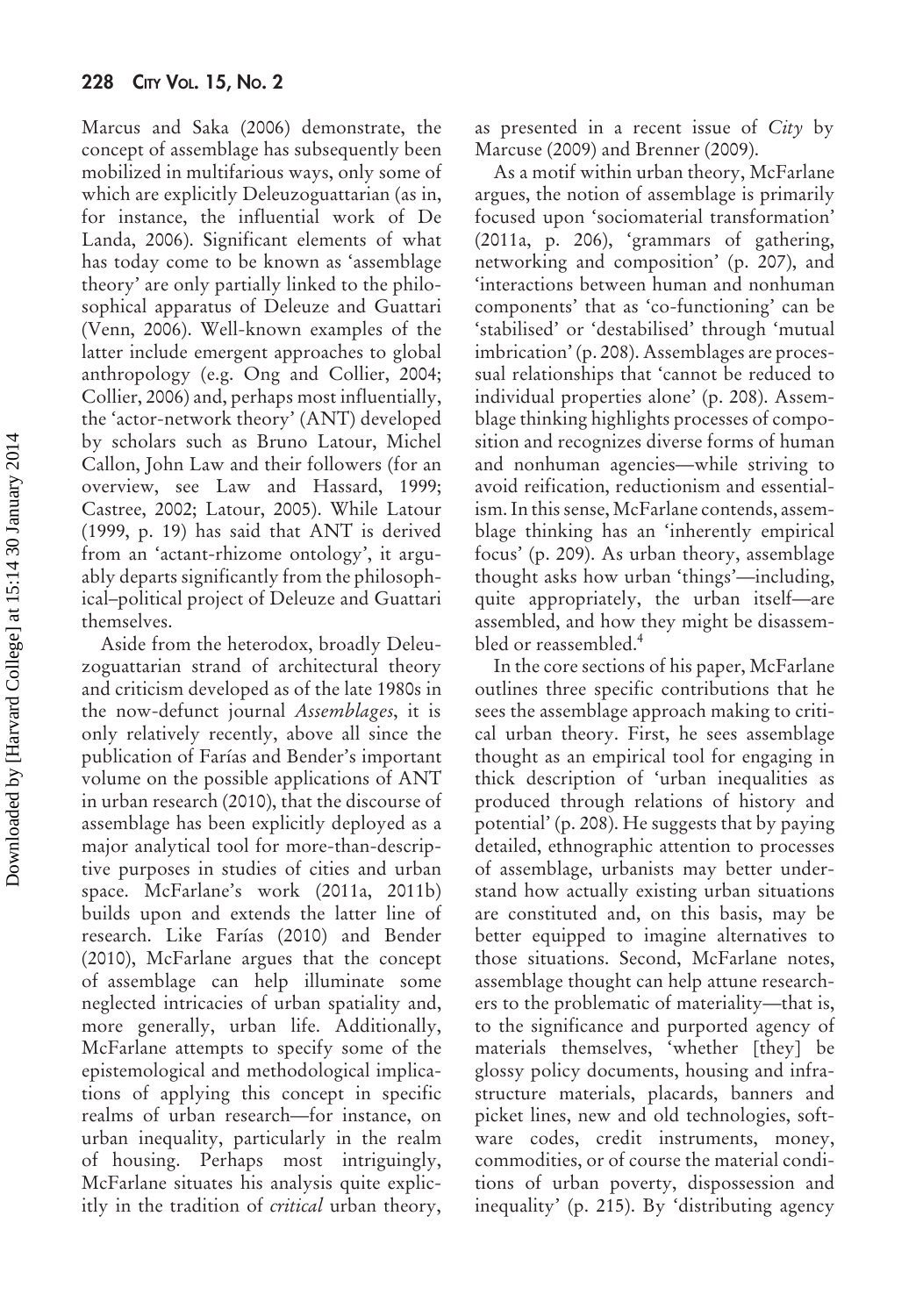across social and material' entities, such that both human and non-human forms of agency may be considered coevally, 'assemblage thinking diversifies the range of agents and causes of urban inequality, while potentially multiplying the spaces of critical intervention' (p. 219). Third, McFarlane sees the assemblage idea as activating a more general critical 'imaginary' (p. 219) and political sensibility containing a distinctive image of the desirable city-to-come. While noting the risk of the idea's co-optation by various elitist or oppressive projects, McFarlane offers 'cosmopolitanism' as a 'normative political project of urban assemblage' (p. 219).

In sum, then, McFarlane sees the concept of assemblage as opening up a variety of new urban questions—or at least new orientations towards inherited urban questions—as well as new sites of analysis, methodological tools, targets of critique and political visions. As an illustration of the potential of this discourse, McFarlane briefly discusses his own work on urban informality in Mumbai, where he observed 'the crucial role that various materialities play in the constitution and experience of inequality, and in the possibilities of a more equal urbanism' (p. 216). Here, marginalized city dwellers 'recycle' the city by gathering 'materials … from local construction debris, riverbeds, manufacturing waste, or patches of tree cover' (p. 216). Unequal access to infrastructure and other resources is shaped by the state and various other powerful actors. For some activists, the material networks of the city can be used as objects of resistance and tools of protest, generating a subaltern form of urban cosmopolitanism or 'one-worldism' (p. 220) that militates for a new urban commons. McFarlane suggests that an assemblage-based urban imaginary can produce 'new urban knowledges, collectives and ontologies' (p. 221) that invoke and pursue new rights to the city among the most marginalized city dwellers.

Insofar as it enables urban scholars to question outdated categories and epistemologies, to demarcate new objects and terrains of urban research, and to highlight the political

stakes and consequences of previously takenfor-granted dimensions of urban life, the assemblage-theoretical urbanism advanced by McFarlane and others opens up some important new prospects onto the urban question. But despite these valuable contributions, we are concerned that McFarlane's construction of an assemblage-theoretical urbanism remains too broadly framed, at times even indeterminate, to realize its proper analytical potential.

If the assemblage approach is intended simply to serve as a guiding sensibility or research orientation, such a framing might prove feasible. However, like other advocates of such an approach (e.g. Farías, 2010), McFarlane has larger ambitions for assemblage thought, proposing an extremely wide array of analytical and normative purposes to which it may be applied, and attributing to it some rather impressive explanatory capabilities, up to a point at which its definitional parameters become extremely vague. Rather than disavowing the idea's mercurial nature, McFarlane affirms it, noting that the term assemblage is 'increasingly used in social science research, generally to connote indeterminacy, emergence, becoming, processuality, turbulence, and the sociomateriality of phenomena' (2011a, p. 206). As McFarlane acknowledges, the assemblage concept is polysemic, alternately functioning 'as an idea, an analytic, a descriptive lens, or an orientation' (p. 206); elsewhere he suggests that it is simultaneously to be considered as a 'concept, process, orientation and imaginary' (p. 208). The question, however, is how much and what type(s) of intellectual and political work this term, and the mode of analysis associated with it, can plausibly be expected to accomplish.

In our view, the power of the assemblage approach may be most productively explored when its conceptual, methodological, empirical and normative parameters are circumscribed rather precisely. Against interpretations of this concept as the basis for 'transforming the very ground of urban studies' and as 'an alternative ontology for the city' (Farías, 2010, pp. 8, 13), we argue here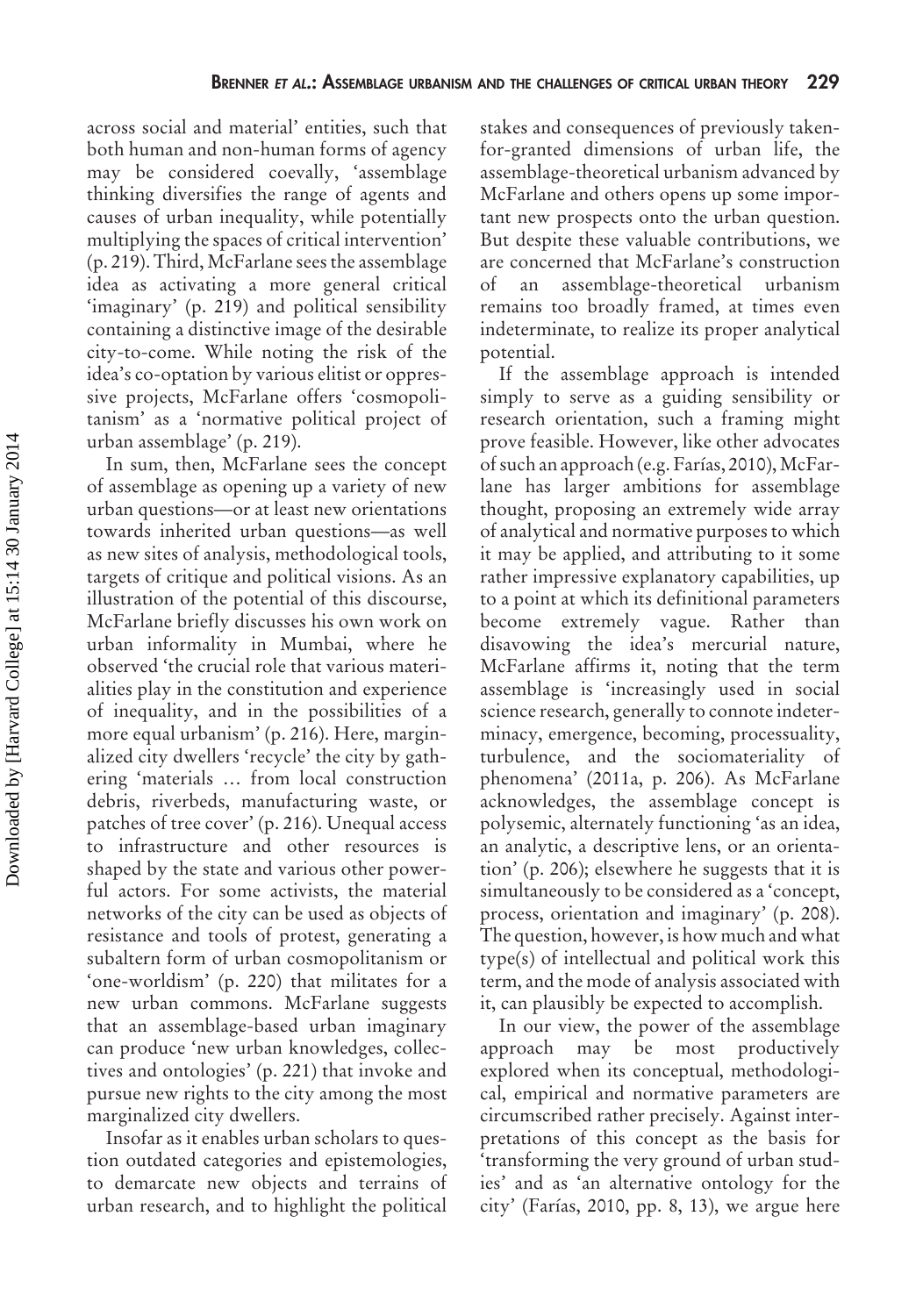for a narrower, primarily methodological application. The concept is most useful, we contend, when it is mobilized in the context of a broader repertoire of theories, concepts, methods and research agendas that are not derived internally from the assemblage approach itself, whether in its ANT variant or otherwise.<sup>5</sup> In elaborating these concerns, we are particularly interested in addressing what we view as the highly ambiguous status of political economy, and the concept of capitalism itself, within significant strands of assemblage analysis. This issue is closely intertwined with the still larger question of whether and how assemblage analysis might contribute to the project of critical urban theory.

## **The specter of political economy**

At the outset, it would appear that radical urban political economy and the new theoretical idioms associated with assemblage analysis could coexist and even mutually transform each other's methodological orientations, descriptive categories and objects of analysis (Farías and Graham, 2010). In some sections of his paper, McFarlane seems to support such a procedure—for instance, through his statement that he 'do[es] not see assemblage as an outright contrast to the complex and varied history of debates on critical urbanism, including urban political economy, capital accumulation, inequality, and so on' (2011a, p. 204). However, despite his suggestion that assemblage thinking can build upon critical theory's concern with capitalism, the thrust of McFarlane's analysis actually appears to displace or even bypass such considerations.

Indeed, an unstated agenda of McFarlane's paper seems to be a redescription of urban processes, transformations and inequalities with almost no reference to the key concepts and concerns of radical urban political economy—for instance, capital accumulation, class, property relations, land rent, exploitation, commodification, state power, territorial alliances, growth coalitions, structured coherence, uneven spatial development, spatial divisions of labor and crisis formation, among others. Without articulating his grounds for doing so, McFarlane's paper simply *enacts*this displacement, offering neither an explicit critique of these concepts nor a clear sense of how the assemblage approach might better illuminate the dimensions of contemporary urbanization to which the latter have generally been applied.6 Yet the social relations, institutions, structural constraints, spatiotemporal dynamics, conflicts, contradictions and crisis tendencies of capitalism do not vanish simply because we stop referring to them explicitly—especially under conditions in which their forms are undergoing deep metamorphoses, they arguably still require explicit theorization and analysis in any critical account of the contemporary global urban condition.

The ambiguities surrounding this issue in McFarlane's text are replicated more generally in the recent literature on assemblage urbanism. Among the major practitioners of assemblage-based approaches, there appears to be considerable confusion as to whether such categories should be mobilized to deepen, extend, transform or supersede the analysis of capitalist structurations of urbanization. Does the term assemblage describe a type of hitherto-neglected *research object* to be studied in a broadly political–economic framework—thus generating a political economy of urban assemblages? Is assemblage analysis meant to extend the *methodology* of urban political economy in new directions, thus opening up new interpretive perspectives on dimensions of capitalist urbanization that have been previously neglected or only partially grasped? Or, does the assemblage approach offer a new *ontological* starting point that displaces or supersedes the intellectual project of urban political economy?

Following from these questions, Table 1 identifies what we view as the three major articulations between assemblage thinking and political economy that have been developed in the recent urban studies literature.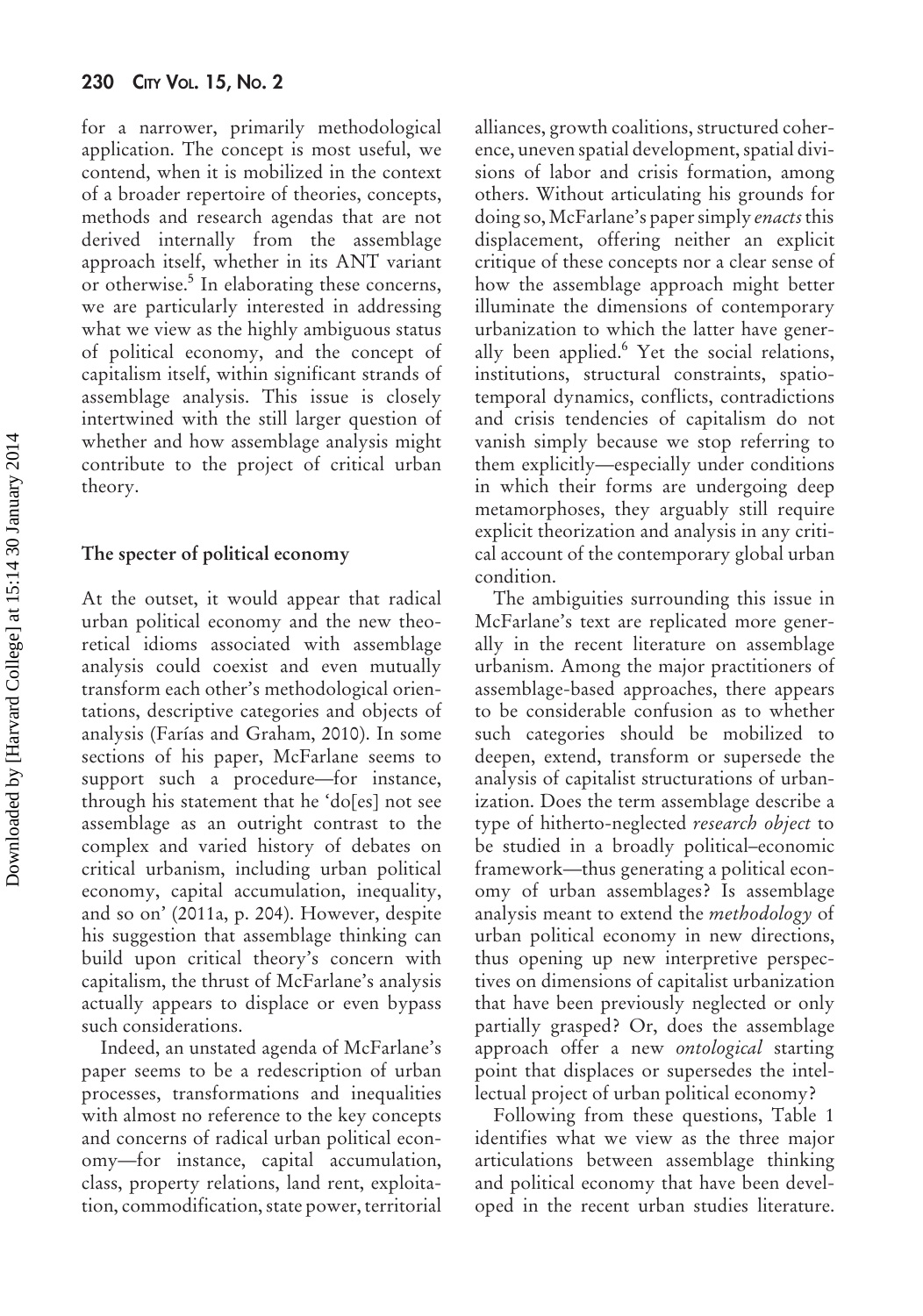|                                                                                                                | Relation to urban political economy                                                                                                                                                                                                                                                                                                                                  | Exemplary research<br>foci                                                                                                                                                                | Representative<br>authors                                                                                                                                      |
|----------------------------------------------------------------------------------------------------------------|----------------------------------------------------------------------------------------------------------------------------------------------------------------------------------------------------------------------------------------------------------------------------------------------------------------------------------------------------------------------|-------------------------------------------------------------------------------------------------------------------------------------------------------------------------------------------|----------------------------------------------------------------------------------------------------------------------------------------------------------------|
| Level 1: empirical<br>Political economy of<br>urban assemblages                                                | Assemblage is understood as a specific type<br>of research object that can be analyzed<br>through a political-economic framework<br>and/or contextualized in relation to<br>historically and geographically specific<br>political-economic trends.                                                                                                                   | Technological networks<br>within and among<br>cities (e.g. electrical<br>grids); intercity<br>networks; assemblages<br>of territory, authority<br>and rights.                             | Graham and<br>Marvin (2001);<br>Sassen (2006); Ali<br>and Keil (2010);<br>Graham (2010)                                                                        |
| Level 2:<br>methodological<br>Assemblage as a<br>methodological<br>extension of urban<br>political economy     | Assemblage (often in conjunction with the<br>closely related concept of 'metabolism') is<br>presented as a methodological orientation<br>through which to investigate previously<br>neglected dimensions of capitalist<br>urbanization. The core concerns of critical<br>urban political economy remain central, but<br>are now extended into new realms of inquiry. | The production of<br>socionatures;<br>infrastructural<br>disruption or collapse;<br>flows of energy, value,<br>substances, microbes,<br>people, ideas.                                    | Kaika (2005);<br>Heynen et al.<br>(2006); Bender<br>(2010); Graham<br>(2010); McFarlane<br>(2011a)                                                             |
| Level 3:<br>ontological<br>Assemblage as an<br>'alternative ontology<br>for the city' (Farías,<br>2010, p. 13) | Assemblage analysis displaces the<br>investigation of capitalist urban development<br>and the core concerns of urban political<br>economy (e.g. the commodification of urban<br>space, inequality and power relations, state<br>intervention, polarization, uneven spatial<br>development).                                                                          | Urban materialities<br>and infrastructures,<br>including buildings,<br>highways, artifacts,<br>informal settlements,<br>communications<br>systems, traffic flows,<br>inter-urban networks | Latour and Hermant<br>(2006); Farías<br>$(2010)$ ; various<br>contributions to<br>Farías and Bender<br>$(2010)$ ; Smith<br>(2010); McFarlane<br>(2011a, 2011b) |

**Table 1** Articulations of assemblage analysis and urban political economy

The rows in the table represent both the core logical positions in terms of which this articulation may be understood and the major analytical strategies that have been adopted by assemblage researchers. There is, of course, considerable overlap and slippage among the positions outlined here, and the work of several authors listed in the table could be positioned in more than one row. For present purposes, our intention is at once to illustrate McFarlane's contention that there is no necessary antinomy between the two approaches while also demarcating the various ways in which researchers have explored their articulations.

The first row demarcates the use of assemblage as a distinctive type of research object within urban political economy. Sassen (2006), for example, uses assemblage to refer to a particular historical interrelation of territory, authority and rights, while Graham and Marvin's *Splintering Urbanism* conceives of infrastructure networks as 'sociotechnical *assemblies* or "machinic complexes" rather than as individual causal agents with identifiable "impacts" on cities and urban life' (2001, p. 31, original emphasis). These authors do not draw on assemblage thinking as an ontological foundation, but instead mobilize certain propositions from such approaches in order to reframe concrete urban analysis on an ad hoc basis. Consequently, authors working in this tradition tend to analyze the assemblages they have identified along more or less political–economic lines—in effect, they are engaged in a political economy of urban assemblages.

In the second row, assemblage thinking generates a predominantly methodological approach that builds upon urban political economy while extending and reformulating some of its core elements and concerns. This procedure parallels the ways in which the cognate field of urban political ecology has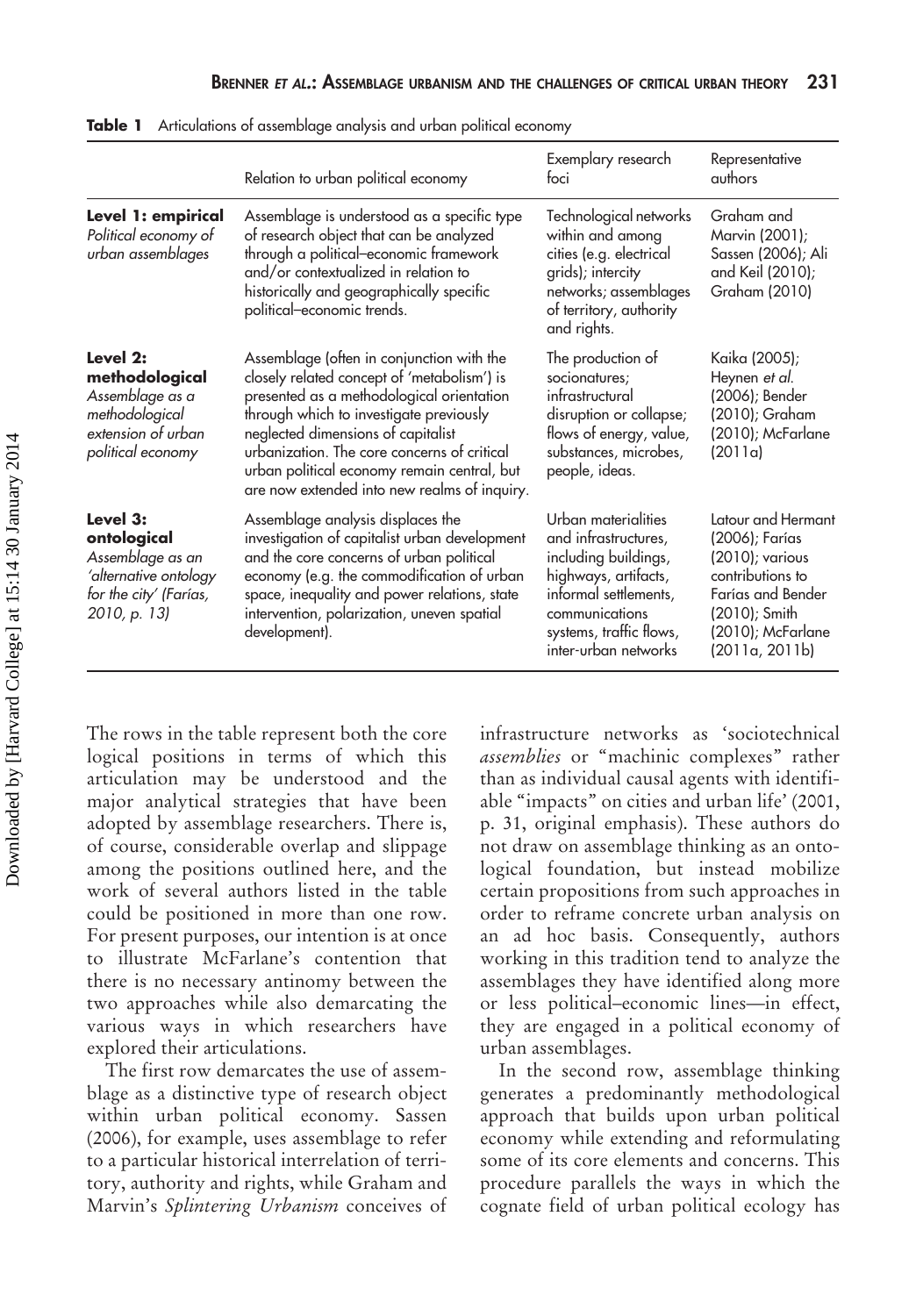used the idea of 'metabolism' to capture the interconnected yet fluid dynamics that characterize the production of urban socionatures (Gandy, 2004; Kaika, 2005; Heynen *et al*., 2006; Swyngedouw, 2006). As these authors note, the metabolism concept has a long heritage in political economy (Foster, 2000) as well as obvious affinities with some strands of contemporary assemblage analysis. Urban political ecology explicitly connects these two positions, using the concept of metabolism and selected methodological tools from ANT to build upon and reformulate the treatment of socionatures within critical urban political economy. For these authors, the concept of metabolism serves simultaneously as a way to characterize objects of inquiry (particularly urban socionatural networks) and also as an explanatory and theoretical device. On the one hand, the metabolic circulation of matter causes it to become '"enrolled" in associational networks that produce qualitative changes and qualitatively new assemblages' (Swyngedouw, 2006, p. 26). On the other, urbanization itself is retheorized as 'a metabolic circulatory process that materializes as an implosion of socio-natural relations, a process which is organized through socially articulated networks and conduits' (Swyngedouw, 2006, p. 35). Such arguments amount to a substantial rethinking of urban theory, but it is one that retains the central concerns, concepts and analytical orientations of political economy within a methodologically expanded framework.

Finally, in the third row, assemblage thinking subsumes the entire conceptual apparatus and explanatory agenda of urban studies. Authors working in this manner look to assemblage analysis as a way to reconceptualize the fundamental character of the (urban and non-urban) social world. The urban process is now conceived as a huge collection of human and nonhuman actants within a flat ontology devoid of scalar or territorial differentiations. Ways of understanding the city based on concepts from political economy or spatial sociology are considered illegitimate or at least bracketed; categories of sociospatial structuration such as scale and territory are understood primarily as data to be interpreted rather than as theoretical, explanatory or interpretive tools (Smith, 2010). In this way, the assemblage approach comes to function as a radical ontological alternative to political economy: it is not merely a conceptual motif, an empirical tool or a methodological orientation, but an alternative mapping of the urban social universe. Representative examples of this position include Latour and Hermant's study of Paris (2006), Farías's programmatic statement on ANT and urban studies (2010), several contributions to Farías and Bender's edited volume on assemblage urbanism (2010), and significant segments of McFarlane's recent work (2011a, 2011b).

On close reading, McFarlane's position is in fact rather ambiguous; he sometimes frames his arguments in methodological terms, but he also more frequently appears to adopt a strong ontological stance. Thus, at certain points of his analysis, McFarlane (2011a) seems to embrace a position within level 2 of the table by advocating a mutually beneficial dialogue between assemblage theory and political economy in the service of a revitalized critical urban theory. Substantively, however, the thrust of his elaboration of assemblage analysis is situated on level 3. As he unfurls his argument, the concept of assemblage increasingly becomes an openended, all-purpose and potentially limitless set of abstractions regarding the urban question that displace rather than dialogue with the questions, concerns and orientations of urban political economy. To capture this apparent tension in his work, we have placed McFarlane's paper on both level 2 and level 3 of the table, reflecting his declared commitment to the research agendas of radical urban political economy along with his simultaneous—and in our view more forceful displacement of these concerns in the bulk of his concrete analysis.

Distinguishing between these three broad ways of articulating assemblage thought and political economy should clarify that there is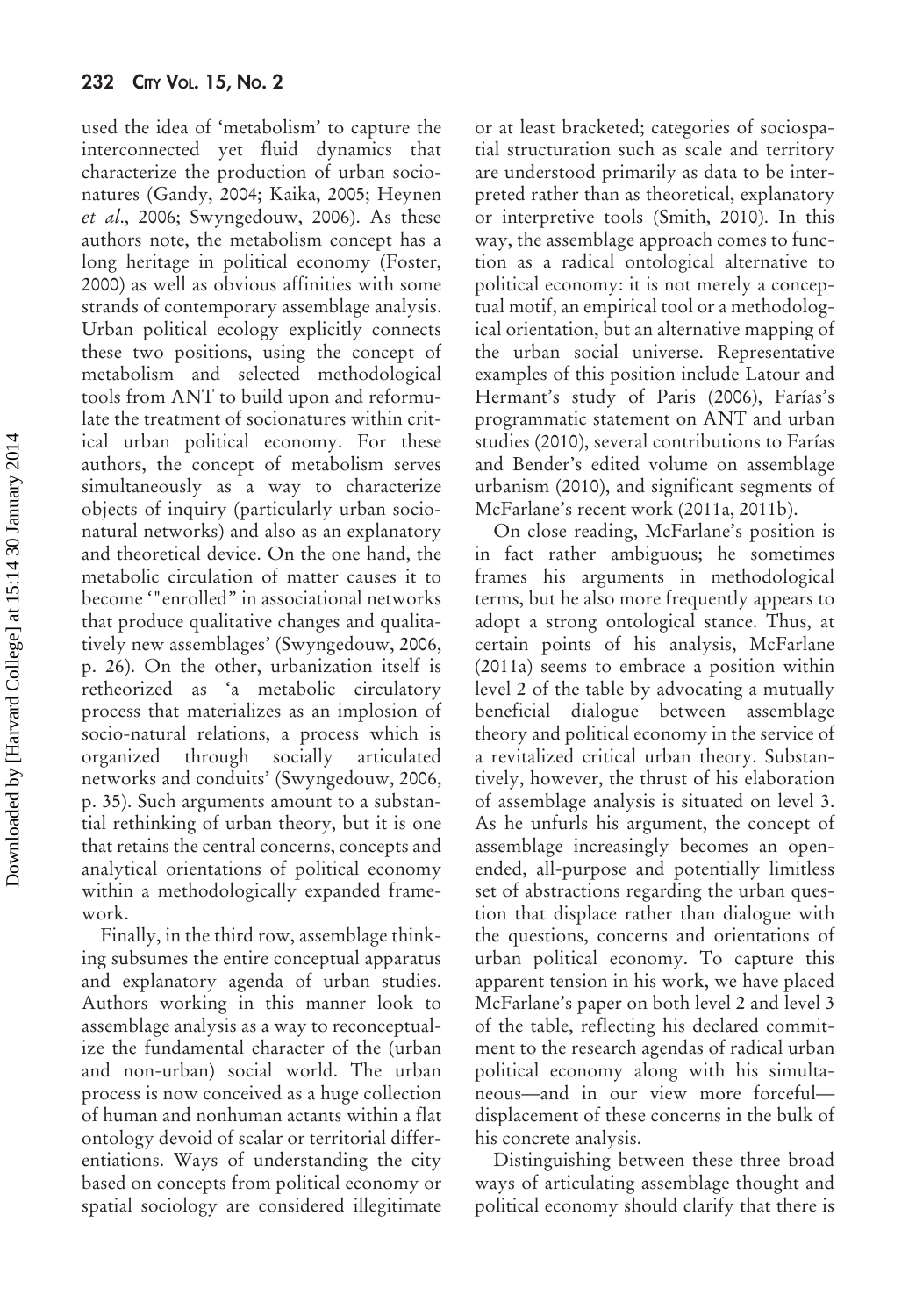no single 'assemblage urbanism', and therefore no coherence to arguing for or against the concept in general. At the same time, as the preceding discussion already anticipates, we believe that some of its specific manifestations are more defensible than others. Specifically, we would argue that the merits of levels 1 and 2—the empirical and methodological levels have already been theoretically and substantively demonstrated in the urban studies literature, and certainly warrant further elaboration in future research. These strands of assemblage thinking have productively amended and continue to transform the research focus and theoretical orientation of urban political economy. However, for reasons we now elaborate, we are much more skeptical regarding the possible contributions of analyses conducted on level 3 of the table assemblage as an ontology—particularly with regard to their relevance to the project of *critical* urban studies.

## **An ontology of naive objectivism and the 'context of context'**

A notable strength of much assemblage thinking is its careful attention to the multiple materialities of socionatural relations. Additionally, the approach has pioneered the analysis of how and when nonhuman actants, from buildings and building materials to infrastructural grids, forms of energy and even weather systems, may generate significant forms of 'reactive power' or agency.<sup>7</sup> But, without recourse to political economy or to another theoretical framework attuned to the structuration of urban processes (whether by capital, states, territorial alliances or social movements), an ontologically inflected appropriation of assemblage analysis confronts serious difficulties as a basis for illuminating the contemporary global urban condition.

In particular, the descriptive focus associated with ontological variants of assemblage urbanism leaves unaddressed important explanatory questions regarding the broader (global, national and regional) structural contexts within which actants are situated and operate—including formations of capital accumulation and investment/disinvestment; historically entrenched, large-scale configurations of uneven spatial development, territorial polarization and geopolitical hegemony; multiscalar frameworks of state power, territorial alliance formation and urban governance; and the politico-institutional legacies of sociopolitical contestation around diverse forms of dispossession, deprivation and discontent. In explicitly rejecting concepts of structure as remnants of an outdated model of social science explanation (or in simply ignoring such concepts), ontological approaches to assemblage analysis deprive themselves of a key explanatory tool for understanding the sociospatial, political– economic and institutional contexts in which urban spaces and locally embedded social forces are positioned. Within such a framework, moreover, there is no immanent principle for distinguishing relevant and irrelevant actants, whether of a human or nonhuman nature. As Bender (2010, p. 305) explains, such approaches risk engaging in an 'indiscriminate absorption of elements into the actor-network' with the 'effect of levelling the significance of all actors'. The result of this procedure is a metaphysics of association based on what Sayer (1992, p. 45) has elsewhere aptly termed a 'naïve objectivism'. This mode of analysis presupposes that the 'facts'—in this case, those of interconnection among human and nonhuman actants—speak for themselves rather than requiring mediation or at least animation through theoretical assumptions and interpretive schemata.

These issues are very much in evidence within McFarlane's brief analysis of informal housing in Mumbai (2011a), which offers a broad description of housing arrangements in a marginalized neighborhood of that city. The experience of poverty and inequality, he shows, is crucially mediated through the building materials and infrastructural elements that comprise the built environment. On this basis, McFarlane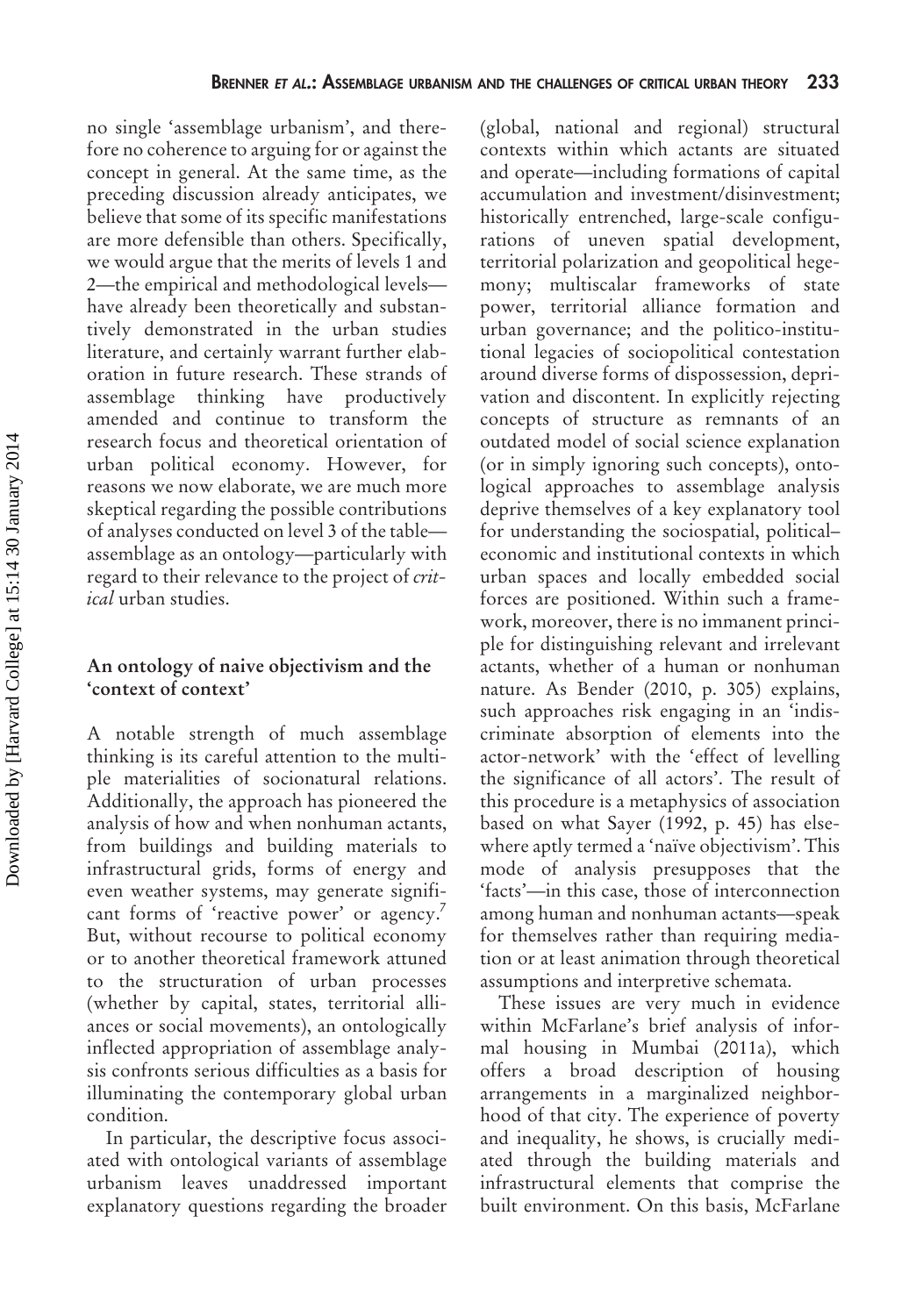appropriately suggests that the materiality of informal housing in Mumbai deserves more analytical attention due to its important role in mediating the everyday experience of poverty. As he indicates, housing is 'both *made* and *edited*, in contexts of deeply unequal resources and precarious lives' (McFarlane, 2011a, p. 216, original emphasis). But does the thick description of assemblages offered in his analysis suffice to illuminate the specific forms of inequality and deprivation under investigation? To what degree does an assemblage-theoretical analysis help explain the underlying contexts and causes of urban sociospatial polarization, marginalization and deprivation, whether in Mumbai or elsewhere?

While McFarlane's rendering of assemblage may shed valuable light on the dynamics of making and editing, and on the broad spectrum of socionatural processes involved in the latter, it is precisely the 'contexts of deeply unequal resources and precarious lives' (p. 216) that are bracketed in his analysis. This bracketing is problematic insofar as it leaves underspecified the question of what historical geographies of land ownership, dispossession, deprivation and struggle generated and entrenched the unequal distribution of resources and the precarious lifeconditions in the areas under discussion. After all, many of the details McFarlane gives of informal housing materiality—found construction materials, vertical modular construction, accreted rather than planned built forms, and the like—would equally well describe sociomaterial conditions within other zones of informality and marginalization in mega-cities across Latin America, the Middle East and South Asia (Roy and Alsayyad, 2004). Yet the shantytowns and squatting settlements within each of these global regions are positioned in quite different ways within any number of broader historical geographies of power—for instance, global divisions of labor and circuits of capital investment/disinvestment; legacies of colonial and postcolonial statecraft; modes of geopolitical control, subordination and intervention by imperial powers and global institutions such as the World Bank and the International Monetary Fund; differential patterns of agro-industrial transformation and associated rural–urban migration; state strategies to shape urbanization through speculative real estate development, infrastructural production, housing policy and slum clearance; and diverse forms of social movement mobilization at various spatial scales. In an analytical maneuver that is characteristic of this strand of assemblage analysis, contexts such as these are scarcely mentioned, much less theorized or systematically analyzed. However, without a sustained account of this *context of context*, the analysis remains radically incomplete.8

While the assemblage ontology focuses on the materials themselves, it is essential to consider the political–economic structures and institutions in which they are embedded. In fact, the building materials under discussion here are highly polysemic and promiscuous. Graffiti paint, unadorned brick, dirt in backyard gardens, corrugated metal—each can be an expression of precarious impoverishment or of dominating, aestheticized prosperity, depending upon its context. In a telling illustration of his conception of sociomaterial assemblages, McFarlane asks, 'what [is] the particular agency of Richard Florida's sleek PowerPoint presentations of the "creative city" […] when set against existing local urban plans?' (2011a, pp. 218–219). But is the real issue here the sociomateriality of PowerPoint, or the structural contexts and institutional locations in which this technique is deployed? It is quite possibly the case that policy entrepreneurs who are aligned with real estate developers will use sleek PowerPoint presentations while, say, working-class housing activists will not. But what matters about the PowerPoint presentations are the projects of ideological legitimation towards which they are mobilized; the words, phrases and narratives they contain have a non-arbitrary relationship to historically and geographically situated, differentially empowered social movements, forces, alliances and institutions.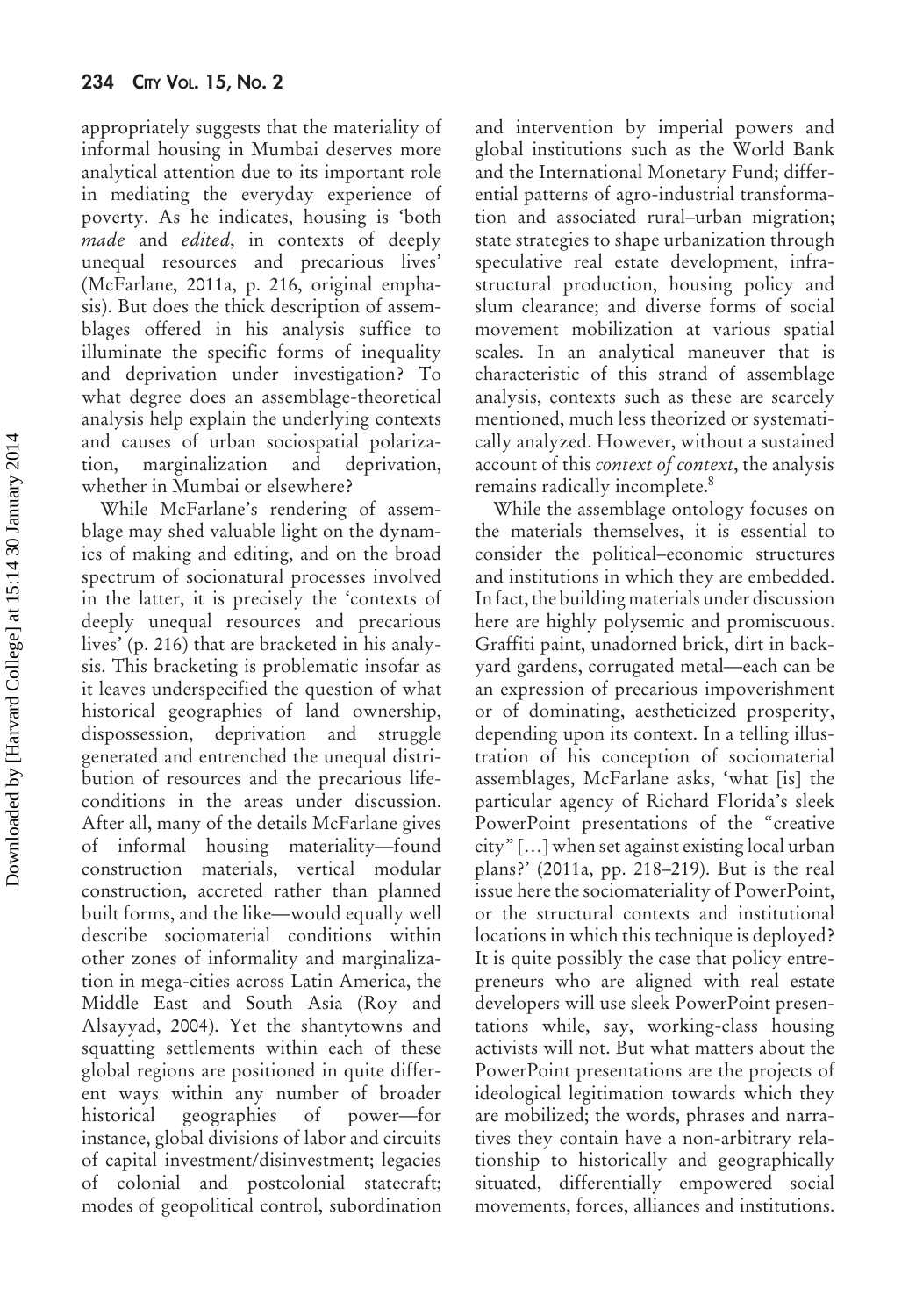Substitute a PowerPoint presentation focused on the purported benefits of the creative class or a state-subsidized office tower for one focused on residential displacement, political disempowerment or labor rights, and it is an assemblage with a very different form and function, even though it may appear identical in purely material terms. An empirical focus on such assemblages could be helpful in unraveling certain aspects of such dynamics, but this would entail exploring their contested instrumentalities within the political–economic and institutional forcefields mentioned above. By contrast, an ontological conception of assemblage substitutes for such considerations a naive objectivism that is difficult to reconcile with the basic questions about power, inequality, injustice, politicization, struggle and mobilization that lie at the heart of critical urban theory (P. Marcuse, 2009; Soja, 2010).

#### **Actuality, possibility and critique**

ANT has had, at best, a lukewarm relationship with critical theory, particularly in its Marxian forms (Latour, 2004; for discussion see Madden, 2010b); this generalization applies to significant strands of assemblage analysis as well. Perhaps for this reason, those branches of critical urban studies that have incorporated assemblage thinking into their intellectual apparatus have tended to marry it to more explicitly political–economic approaches which supply a strong dose of critical energies. The authors whose work is positioned on the empirical and methodological levels of Table 1 thus rely extensively upon urban political economy to ground the critical elements of their respective analyses. By contrast, McFarlane proposes to derive a distinctively critical stance from the methods and normative orientations of assemblage analysis. McFarlane's chief argument to this end focuses on the relationship between the actual and the possible which, as he acknowledges, has also long been one of the primary concerns of critical theory, urban and otherwise (Brenner, 2009). McFarlane argues that 'assemblage [analysis] supports this line of critical thinking' due to its concern to uncover how formations of the urban might 'be assembled differently' (2011a, p. 210).

The issue, however, is not *whether* the actual and the possible are related, but *how*. Here, we believe, there is a fundamental distinction worth making between dialectical approaches to critique and those derived internally from assemblage analysis. In McFarlane's account, potentiality is exteriority: any assemblage may, in principle, be decomposed and a new one formed by incorporating new sociomaterialities; these new elements, which lie outside the extant assemblage, supply the possibility for different arrangements of human and nonhuman relations. This possibility is ontologically presupposed rather than being understood as historically specific or immanent to the sociomaterial relations under investigation. Although McFarlane introduces fruitful normative categories such as the right to the city, the commons and cosmopolitanism, the assemblage approach appears to operate primarily by describing alternatives unreflexively, as abstract possibilities that might be pursued. In our view, however, this approach offers no clear basis on which to understand how, when and why particular critical alternatives may be pursued under specific historical–geographical conditions or, more generally, why some possibilities for reassemblage are actualized over and against others that are suppressed or excluded.

A critical theory, by contrast, holds that capitalism and its associated forms contain the possible as an immanent, constitutive moment of the real—as contradiction and negation (H. Marcuse, 1990 [1960]; Ollman, 2003; Lefebvre, 2009). Specific historical structures produce determinate constraints on the possibility for social transformation, as well as determinate, if often hidden or suppressed, openings for the latter. Within such a framework, the impulse towards critique is not an external, normative orientation or a mental abstraction, but is embedded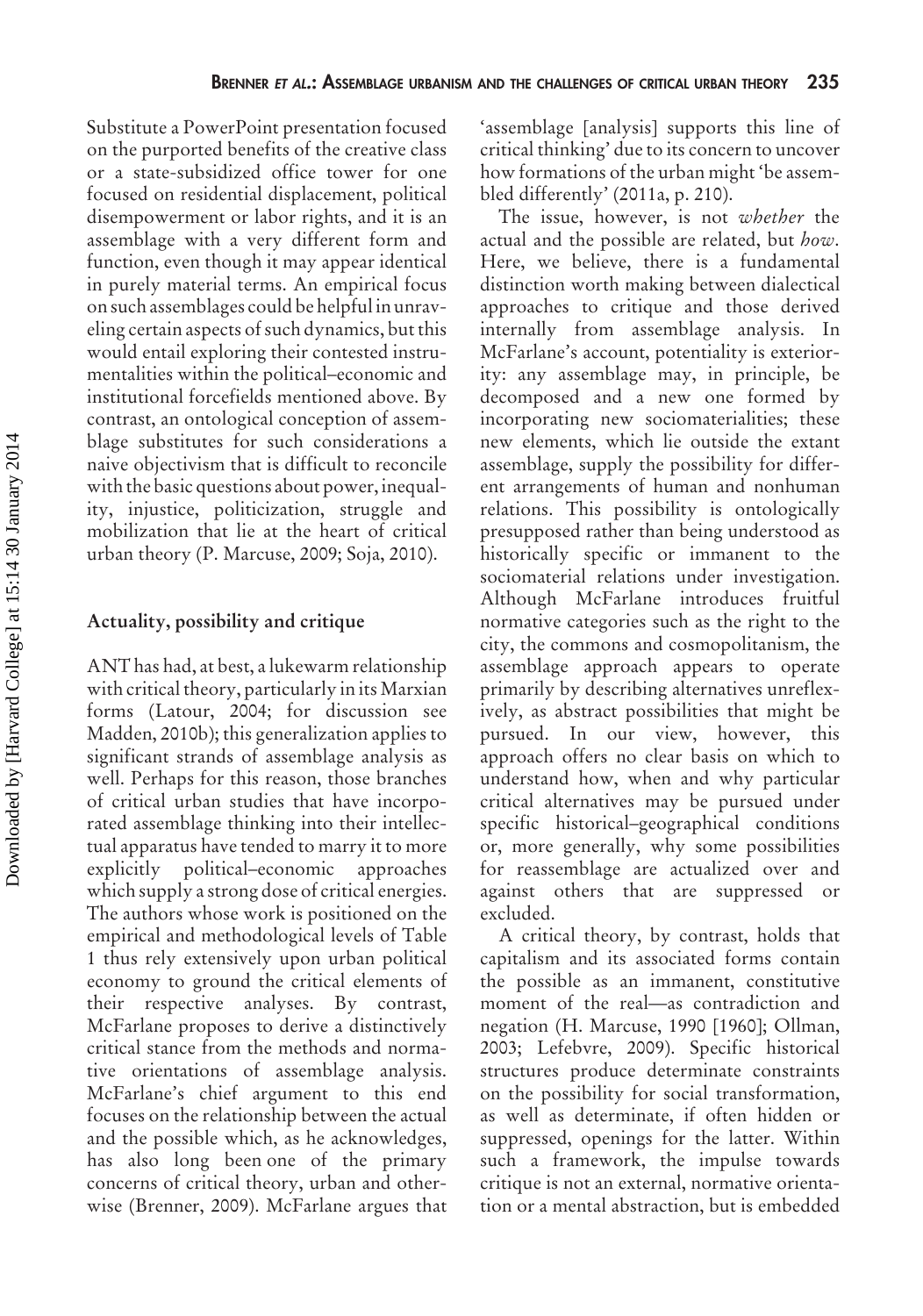within, and enabled by, the same structures, contradictions and conflicts that constrain the realization of what might be possible. From this point of view, a key challenge for any critical theory is to explicate reflexively its own conditions of emergence—not simply as a matter of individual opposition or normative commitment, but in substantively historical terms, as an essential moment within the same contradictory, dynamically evolving social totality it is concerned to decipher and ultimately to transcend (H. Marcuse, 1990 [1960]; Postone, 1993).

When we compare this immanent, dialectical conception of negation with the externalist normative orientation of assemblage theory, we also find a difference in political outlook. Despite its stated goal of expanding our understanding of agency into nonhuman realms (as argued forcefully by Bennett, 2010), ontological forms of assemblage thinking are not well equipped to identify the specific human agents and social forces that might engage in the process of social transformation. Instead, a passive-voice politics prevails in which assemblages are anonymously, almost mysteriously destabilized or dismantled. McFarlane argues, for example, that 'urban assemblages are structured through various forms of power relation and resource and information control' (2011a, p. 210). But if this is the case, it is essential to explore *who* (or *what*, as the case may be) is doing the structuring to whom. In a world animated by passive interactions among actants, the forcefield of struggle among diverse sociopolitical agents battling to appropriate and reappropriate urban space (P. Marcuse, 2009) is relegated to the background. While there are strands of assemblage theory that have successfully articulated powerful, even radical, visions of alternative futures (see Bennett, 2010), it seems impossible to pursue the latter without engaging with the fundamentally *political* dimensions of human agency. In short, perhaps because of the inert way that they interpret the world, ontological variants of assemblage thought do not offer much guidance for how to change it.

### **Reassembling assemblage urbanism?**

In a recent assessment of contemporary urban theory, Roy (2009, p. 820) argues that 'it is time to blast open [the] theoretical geographies' associated with late 20th-century urban studies and thus to produce new 'geographies of theory' that can come to terms with the contemporary global urban moment in both North and South. Our goal in this paper has been to assess the degree to which various newly emergent strands of assemblage-theoretical urban studies can contribute to this wide-ranging intellectual and political task. While we are broadly sympathetic to the empirical research agendas and methodological orientations that have been opened up through such discussions, we have expressed a range of reservations regarding the more ontologically grounded applications of assemblage urbanism, which offer no more than a partial, if not misleading, basis for critical urban studies.

By way of conclusion, we want to reiterate the need for intellectual adventurousness and experimentation in this research field, and to underscore the useful ways in which, despite its blind spots, the debate on urban assemblages is productively contributing to such impulses. It is certainly not the case that critical urban theory, as it currently exists, has ready-made analytical tools for deciphering the rapidly transforming condition of worldwide urbanization. Without a doubt, the questions posed by assemblage urbanists for instance, regarding human/nonhuman interfaces, networked interdependencies and the production of sociomaterial infrastructures—are essential ones, and they certainly deserve serious, sustained exploration in future forays into the urban question.

Today, new forms of urbanization and world-making (Lefebvre, 2009; Roy, 2009) co-constitute each other in a volatile context of geoeconomic, geopolitical and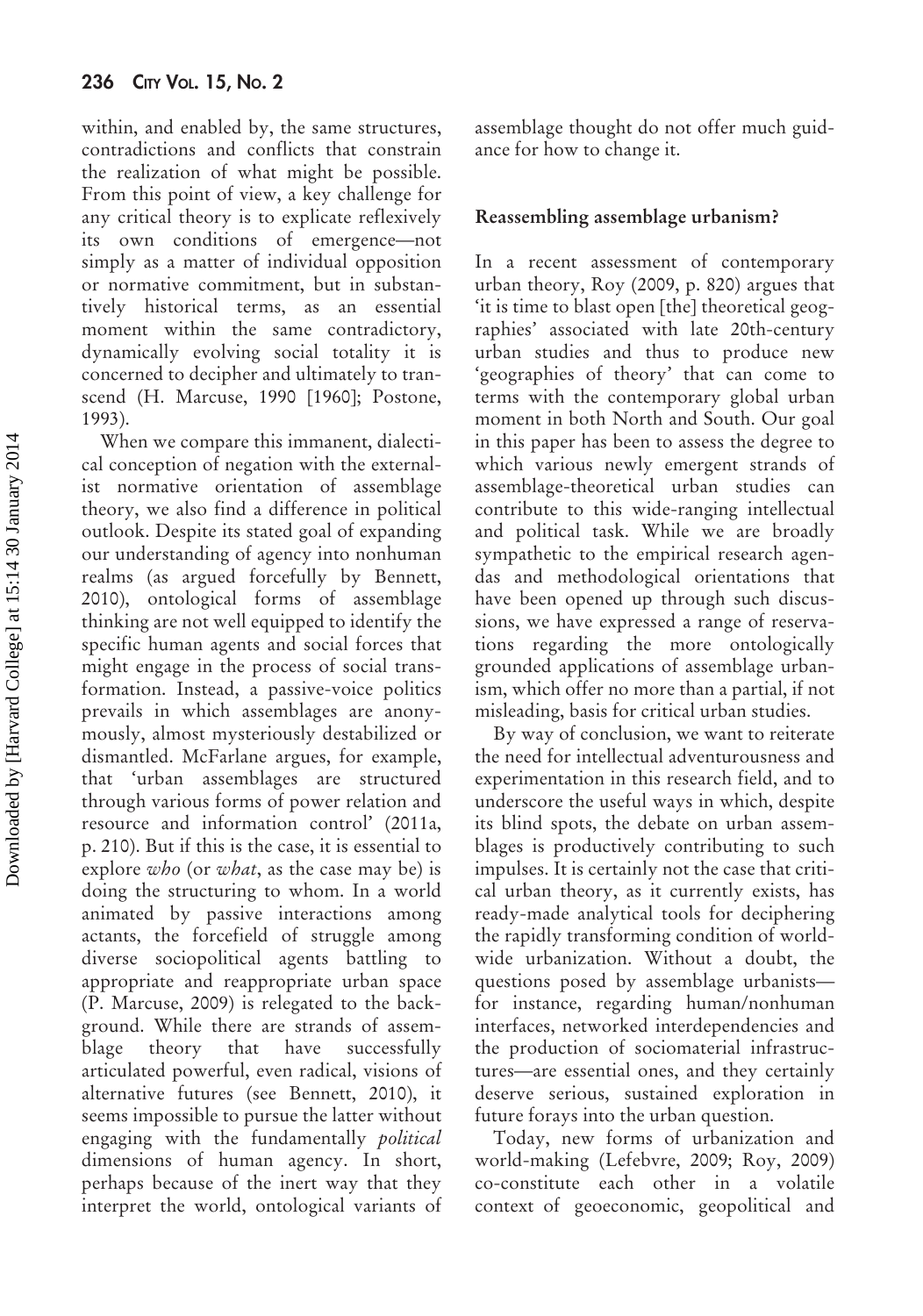environmental crisis, ongoing market-driven regulatory experimentation and intense sociopolitical contestation at all spatial scales. As the urban condition becomes worldwide, it does so not through the absolute territorial expansion of an inherited urban object, but rather through the emergence of qualitatively new, genuinely planetary forms of urbanization in which a densely if unevenly urbanized fabric of sociospatial and political–economic interconnectivity is at once stretched, thickened and continually redifferentiated across places, territories and scales, throughout the space of the entire globe. This becomingworldwide (in Lefebvre's terms [2009], *mondialisation*) of the urban is not simply a quantitative expansion of city populations or an outwards extension of inherited metropolitan jurisdictional boundaries, but has entailed a qualitative *reconstitution* of the urban itself in which a host of inherited spatial oppositions—for instance, city/ suburb; urban/rural; core/periphery; North/ South; society/nature—are being fundamentally rearticulated, if not superseded entirely.

In light of these unprecedented trends and transformations, a key challenge for any critical approach to urban theory is to generate a new lexicon of spatial difference through which to grasp emergent forms of uneven geographical development in ways that capture their tendential, planet-wide systematicity as well as their equally pervasive volatility, precariousness and mutability. Could it be precisely here, faced with the extraordinary challenge of mapping a worldwide yet internally hierarchized and differentiated urban ensemble (Lefebvre, 2003 [1970]), that the conceptual and methodological gesture facilitated through assemblage approaches becomes most productive? Whereas the concept of 'structured coherence' presented by Harvey (1989) confronted this problem at the scale of an individual urban region, there is today a need to decipher the variegated articulations among the disparate spatial, political–institutional and environmental elements of the emergent planetary urban configuration.9 This task is especially urgent given the continued circulation of ideological projections of world capitalism as a heterarchical, cosmopolitan, flexible, borderless and creative 'world order' that mask an entrenched repressive agenda of (reconstituted) market fundamentalism, accumulation by dispossession and deepening environmental catastrophe. Because assemblage thinking opens up the prospect for thinking space as a relationally overdetermined plenitude (Bender, 2010; see also Massey, 2005), it may offer useful insights for exploring and mapping these emergent geographies of dispossession, catastrophe and possibility but, as we have suggested, such an exercise will be most effective when it is linked systematically to the intellectual tools and political orientations of critical geopolitical economy.

Even though the urban process has taken on new forms in its planetary mode, we have suggested that it remains a fundamentally capitalist urban process. In our view, this dimension of urbanization—mediated, of course, through state institutions, diverse social forces and systemic crisis tendencies at all spatial scales—figures crucially in producing and reproducing contemporary geographies of deprivation, dispossession and marginalization, both within and among urban regions throughout the world. Consequently, for urban theory to remain intellectually and politically relevant, it must continue to explore the prospects for the critique of capitalism that are immanent within contemporary sociospatial relations across places, territories and scales.

The approach to critical urban theory proposed here is not grounded upon a transhistorical metaphysics of labor, a structuralist framing of the urban or a class-theoretical reductionism. Instead, through a spiral movement involving a combination of theoretical reflection, methodological experimentation and concrete research forays (Sayer, 1992), it reflexively subjects its own explanatory apparatus to continual re-evaluation and reconstitution in light of the ongoing trends, contradictions and struggles associated with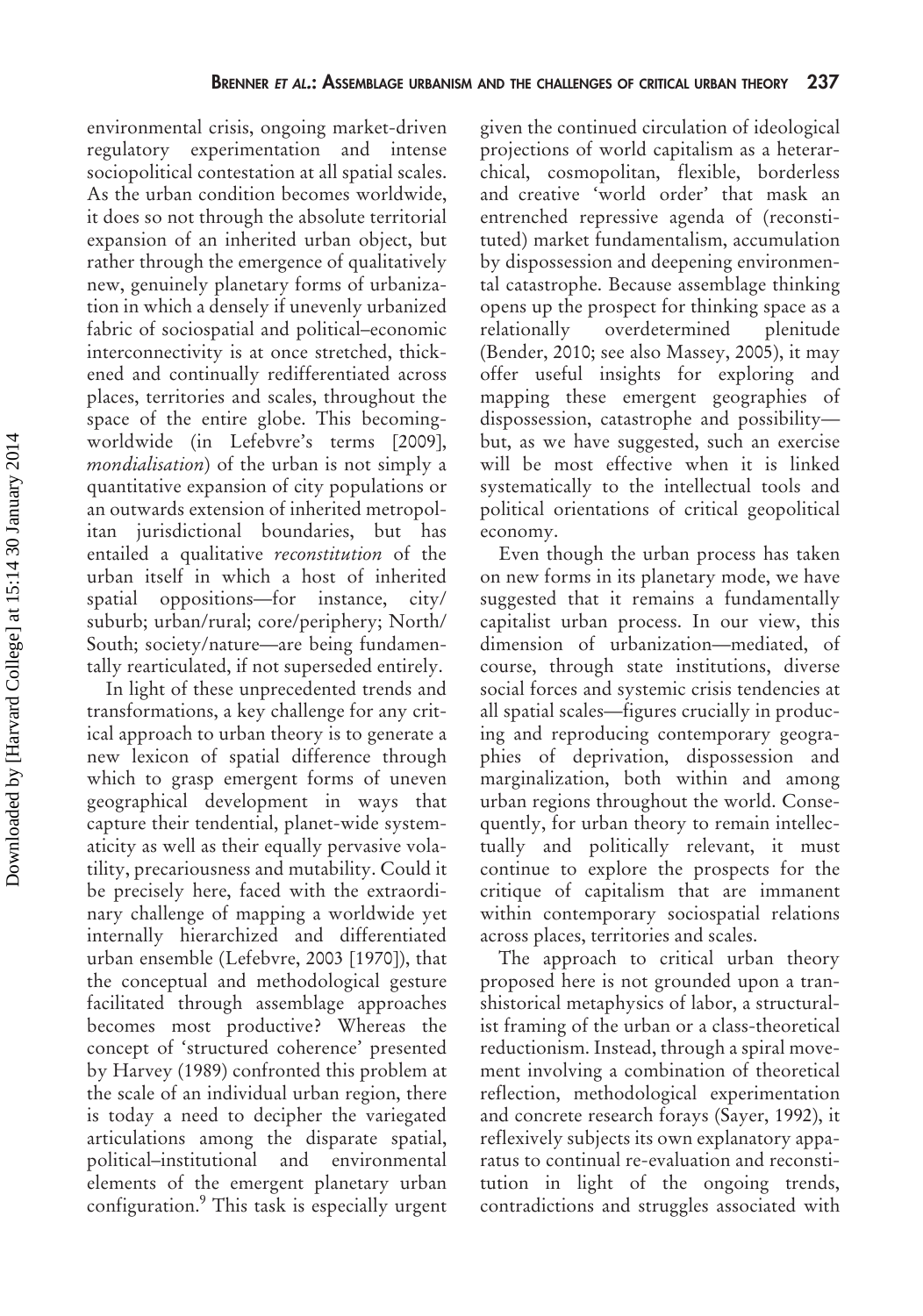contemporary forms of sociospatial restructuring. Against this background, a key challenge is to link the analytical and methodological orientations of assemblage urbanism to the tools of geopolitical economy in ways that contribute to a genuinely critical approach to ongoing planetary urban transformations—one that is attuned not only to local specificities and contingencies, but also to broader, intercontextual dynamics, trajectories and struggles (Roy, 2009). In short, the present age demands neither the inert categories of traditional urban theory nor the conceptual quietude to which some strands of assemblage thought are unfortunately susceptible. Instead, we must continue to seek out the ingredients—intellectual *and* political for a critical imagination that is oriented towards the possibility of a radically different type of worldwide space (Lefebvre, 2009). This in turn requires forging a critical urban theory that is capable of grasping our global urban world 'by the root' (Marx, 1963, p. 52).

#### **Notes**

- This paper emerged from our collaboration in the Urban Theory Lab New York City (UTL-NYC), a working group devoted to the challenges of reconceptualizing urban theory in a manner that is adequate to emergent 21st-century transformations and struggles. We describe this working group as a 'lab' to underscore the experimental, trial-anderror and open-ended character of our efforts. However, in contrast to most laboratories, our experiments are devoted most centrally to problems of theoretical conceptualization, not to data collection or analysis per se. In addition to the present authors, other current participants are Hillary Angelo (NYU) and Natan Dotan (Columbia).
- <sup>2</sup>2 Louis Wirth (1995 [1937], p. 58), whose work is usually associated with more traditional approaches to urban theory, offers a fascinatingly prescient critique of this assumption in his famous 1937 essay on urbanism: 'The degree to which the contemporary world may be said to be "urban" is not fully or accurately measured by the proportion of the total population living in cities. The influences which cities exert upon the social life of man [*sic*] are greater than the ratio of the urban population would indicate, for the city is not only in ever larger

degrees the dwelling-place and workshop of modern man [*sic*], but it is the initiating and controlling center of economic, political, and cultural life that has drawn the most remote parts of the world into its orbit and woven diverse areas, peoples, and activities into a cosmos.'

- <sup>3</sup>3 This claim applies not only to the contemporary conjuncture: urbanization has always been an 'open system' insofar as its basic patterns and consequences cannot be derived from any single theoretical framework or causal mechanism (Sayer, 1992).
- <sup>4</sup>4 Bender's thoughtful postscript (2010) to his edited volume with Farías on the urban applications of ANT offers a strikingly cautious reflection on the same issue.
- <sup>5</sup>5 An interesting reference point in this context is Amin's recent paper in *City* (2007). Amin's orientation towards the urban question (also elaborated in Amin and Thrift, 2002) closely parallels the substance of McFarlane's argument, but he does not classify his analysis under the assemblage rubric or even use the latter term. While some of the concerns we raise below regarding McFarlane's text may also apply to certain aspects of Amin's framework, our focus here is specifically on the various ways in which the notion of assemblage is currently being used in the field of urban studies. However, the fact that Amin (2007) can develop an ostensibly ANT-based approach to urbanism without relying upon the term assemblage does open up the question of whether McFarlane may be overloading this concept with more analytical weight than it is properly equipped to carry.
- <sup>6</sup>6 Although the contributions included in his edited volume with Bender are quite heterogeneous, Farías (2010) moves in an analogous direction in his programmatic essay on 'decentring the object of urban studies'. Interestingly, Farías is careful to distinguish his proposed approach from traditional Chicago School models of urban space, but he does not discuss the post-1970s tradition of radical urban political economy associated with authors such as Lefebvre, Castells and Harvey.
- <sup>7</sup>7 Although she does not link it specifically to the field of urban studies, Bennett (2005, 2010) offers an impressively clear philosophical and sociological explication of this position. Latour (2005) offers the more standard reference point on these matters in the context of a rather sweeping critique of 20thcentury social science.
- 8 For a discussion of the need for consideration of the 'context of context' in relation to neo-Foucauldian analyses of neoliberalization see Brenner *et al*. (2010). Our critique of the ontological strand of assemblage urbanism here closely parallels this argument.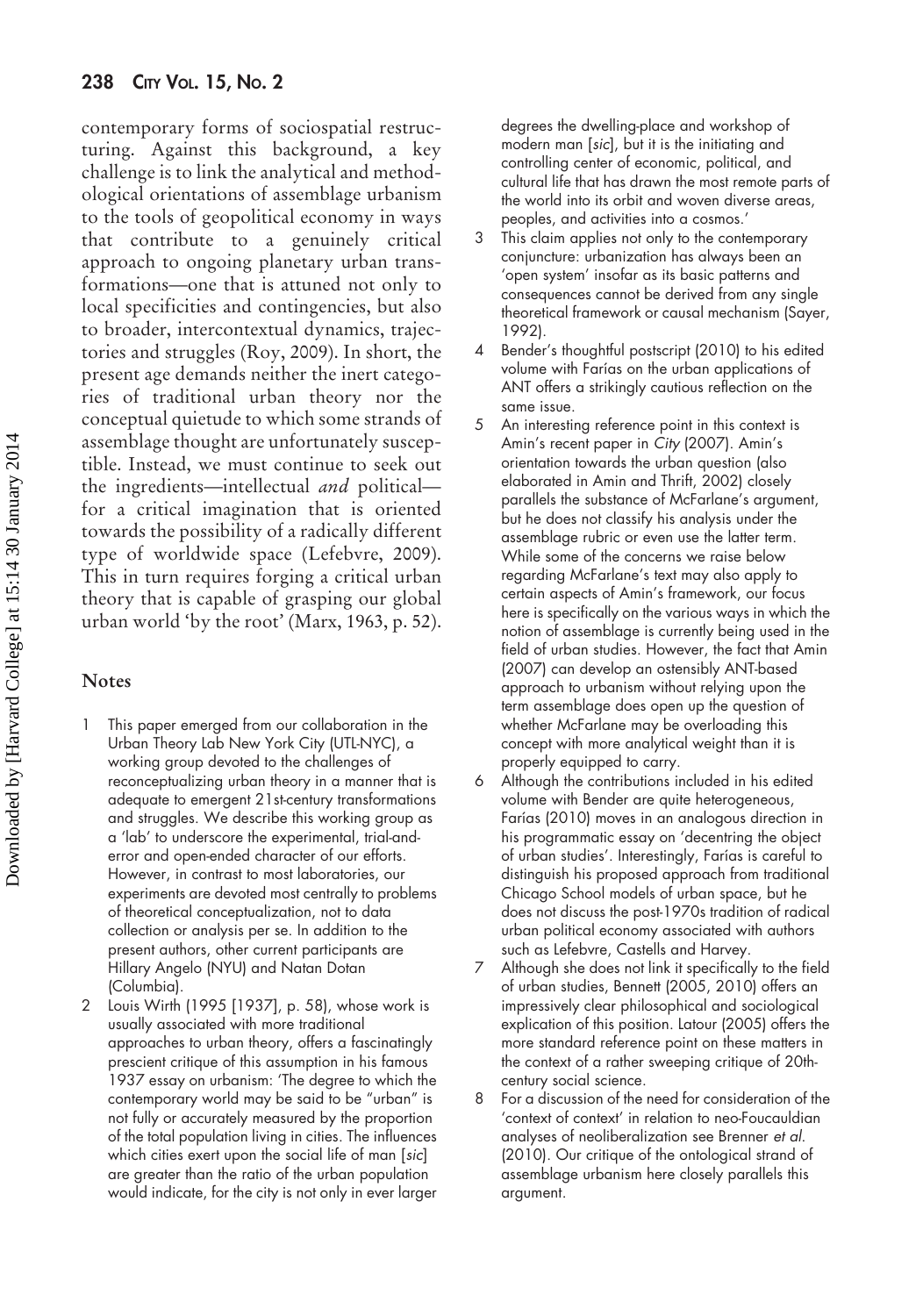9 On this problem in general, see Ong and Collier (2004); with reference to Harvey's work, see Brenner (1998); see also Sassen (2006) on the nature of the 'global'.

#### **References**

- Ali, S.H. and Keil, R. (2010) 'Securitizing network flows: infectious disease and airports', in S. Graham (ed.) *Disrupted Cities,* pp. 111–130. New York: Routledge.
- Amin, A. (2007) 'Re-thinking the urban social', *City* 11(1), pp. 100–114.
- Amin, A. and Thrift, N. (2002) *Cities. Reimagining the Urban.* London: Polity.
- Bender, T. (2010) 'Reassembling the city: networks and urban imaginaries', in I. Farías and T. Bender (eds) *Urban Assemblages: How Actor-Network Theory Changes Urban Research,* pp. 303–323. New York: Routledge.
- Bennett, J. (2005) 'The agency of assemblages and the North American blackout', *Public Culture* 17(3), pp. 445–465.
- Bennett, J. (2010) *Vibrant Matter: A Political Ecology of Things.* Durham, NC: Duke University Press.
- Brenner, N. (1998) 'Between fixity and motion: accumulation, territorial organization and the historical geography of spatial scales', *Environment and Planning D: Society and Space* 16(5), pp. 459–481.
- Brenner, N. (2009) 'What is critical urban theory?', *City* 13(2–3), pp. 198–207.
- Brenner, N., Peck, J. and Theodore, N. (2010) Variegated neoliberalization: geographies, modalities, pathways, *Global Networks* 10(2), pp. 182–222.
- Castells, M. (1979 [1972]) *The Urban Question: A Marxist Approach,* trans. A. Sheridan. Cambridge, MA: MIT Press.
- Castree, N. (2002) 'False antitheses? Marxism, nature and actor-networks', *Antipode* 34(1), pp. 111–146.
- Collier, S. (2006) Global assemblages, *Theory, Culture & Society* 23(2–3), pp. 399–401.
- De Landa, M. (2006) *A New Philosophy of Society: Assemblage Theory and Social Complexity.* New York: Continuum.
- Deleuze, G. and Guattari, F. (1987) *A Thousand Plateaus,* trans. B. Massumi. Minneapolis: University of Minnesota Press.
- Farías, I. (2010) 'Introduction: decentring the object of urban studies', in I. Farías and T. Bender (eds) *Urban Assemblages: How Actor-Network Theory Changes Urban Research,* pp. 1–24. New York: Routledge.
- Farías, I. and Bender, T., eds (2010) *Urban Assemblages: How Actor-Network Theory Changes Urban Research.* New York: Routledge.

Farías, I. and Graham, S. (2010) 'Interview with Stephen Graham', in I. Farías and T. Bender (eds) *Urban Assemblages: How Actor-Network Theory Changes Urban Research,* pp. 197–203. New York: Routledge.

- Foster, J.B. (2000) *Marx's Ecology: Materialism and Nature.* New York: Monthly Review Press.
- Gandy, M. (2004) 'Rethinking urban metabolism: water, space and the modern city', *City* 8(3), pp. 363–379.
- Graham, S. (2010) 'When infrastructures fail', in S. Graham (ed.) *Disrupted Cities,* pp. 1–26. New York: Routledge.
- Graham, S. and Marvin, S. (2001) *Splintering Urbanism.* New York: Routledge.
- Harvey, D. (1976) *Social Justice and the City.* Baltimore: Johns Hopkins University Press.
- Harvey, D. (1989) *The Urban Experience.* Baltimore: Johns Hopkins University Press.
- Heynen, N., Kaika, M. and Swyngedouw, E., eds (2006) *In the Nature of Cities: Urban Political Ecology and the Politics of Urban Metabolism.* New York: Routledge.
- Kaika, M. (2005) *City of Flows: Modernity, Nature and the City.* New York: Routledge.
- Latour, B. (1999) 'On recalling ANT', in J. Law and J. Hassard (eds) *Actor Network Theory and After,* pp. 15–25. Malden, MA: Blackwell.
- Latour, B. (2004) 'Why has critique run out of steam? From matters of fact to matters of concern', *Critical Inquiry* 30, pp. 225–248.
- Latour, B. (2005) *Reassembling the Social: An Introduction to Actor-Network-Theory.* New York: Oxford University Press.
- Latour, B. and Hermant, E. (2006 [1998]) *Paris: Invisible City,* trans. L. Carey-Libbrecht. Available at: http:// www.bruno-latour.fr/livres/viii\_paris-city-gb.pdf
- Law, J. and Hassard, J., eds (1999) *Actor Network Theory and After.* Malden, MA: Blackwell.
- Lefebvre, H. (2003 [1970]) *The Urban Revolution,* trans. R. Bononno. Minneapolis: University of Minnesota Press.
- Lefebvre, H. (2009) *State, Space, World: Selected Essays,* ed. N. Brenner and S. Elden, trans. G. Moore, N. Brenner and S. Elden. Minneapolis: University of Minnesota Press.
- Madden, D. (2010a) 'Revisiting the end of public space: assembling the public in an urban park', *City & Community* 9(2), pp. 187–207.
- Madden, D. (2010b) 'Urban ANTs: a review essay', *Qualitative Sociology* 33(4), pp. 583–590.
- Madden, D. (2011) 'City becoming world: Nancy and Lefebvre on global urbanization'. Unpublished manuscript.
- Marcus, G. and Saka, E. (2006) 'Assemblage', *Theory, Culture & Society* 2–3, pp. 101–106.
- Marcuse, H. (1990 [1960]) 'A note on dialectic', in A. Arato and E. Gebhardt (eds) *The Frankfurt School Reader,* pp. 444–451. New York: Continuum.